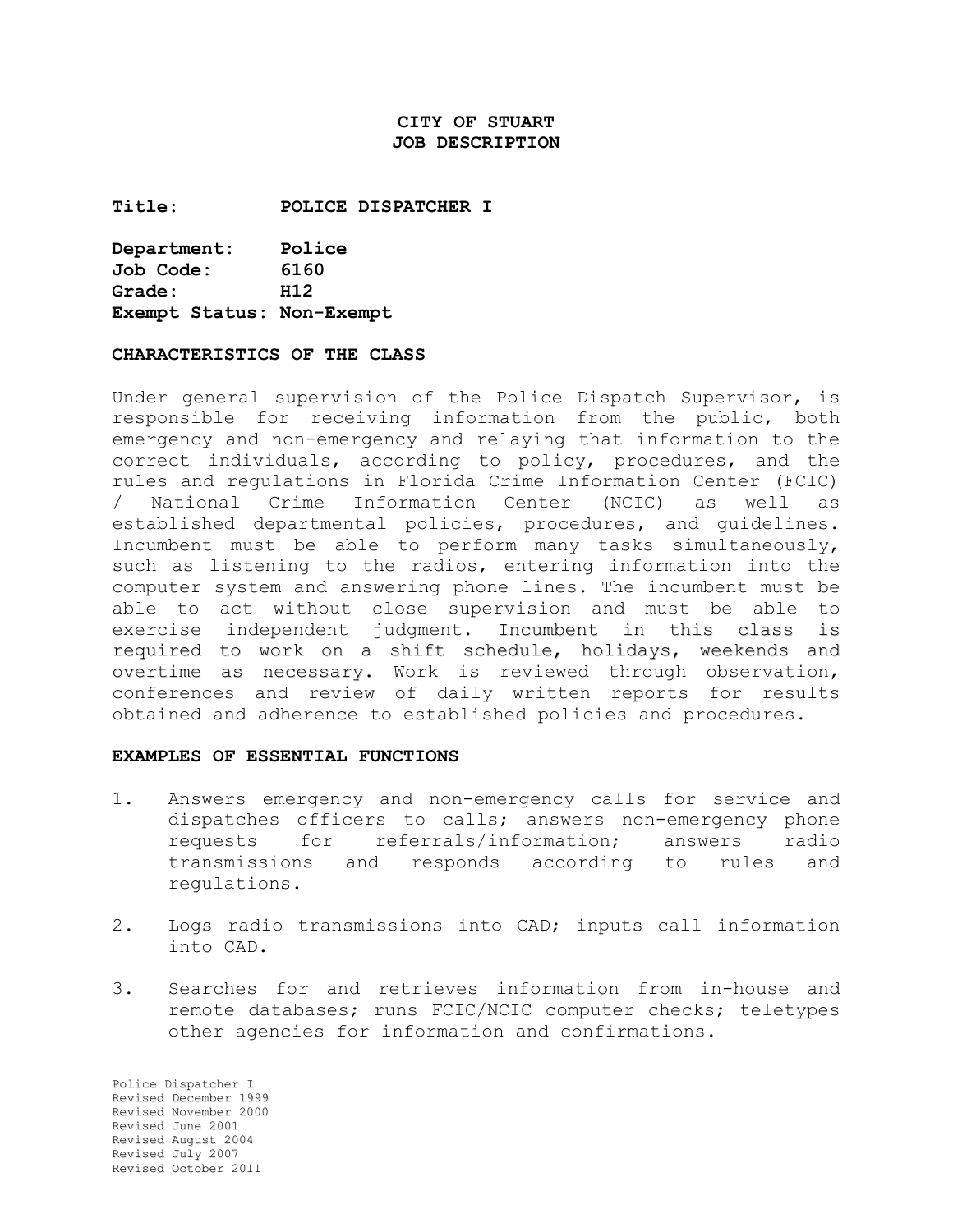- 4. Calls outside agencies as needed, such as taxis, tow trucks, ambulance, and fire department to notify of pending situations that require their assistance.
- 5. Prepares, summarizes, and analyzes a variety of reports.
- 6. Responds to walk-in citizens; monitors equipment for malfunctions; takes messages for officers.
- 7. Maintains track of all officers on duty.
- 8. Supplies telephone directory service assistance for law enforcement and community services to department members and the public.
- 9. Inputs and removes required information into/from the FCIC/NCIC computer.
- 10. Responds to inquiries for information and confirmations from other agencies via the Teletype and/or telephone.

NOTE: The examples of essential functions as listed in this classification specification are not necessarily descriptive of any one position in the class. The omission of an essential function of work does not preclude management from assigning duties not listed herein if such functions are a logical assignment to the position.

### **REQUIREMENTS**

#### **A. Training and Experience:**

Must be 18 years of age with High School Diploma or equivalent. Basic typing and computer skills required. FCIC / NCIC Certification preferred. Must have a valid FL Driver License. Must meet current state training requirements to obtain/maintain FCIC/NCIC certification. Passing score on the current computer based dispatch skills test. When mandated by the State of Florida, must be state certified or successfully complete and pass state certification within 6 months.

# **B. Knowledge, Abilities and Skills:**

Knowledge of departmental operations.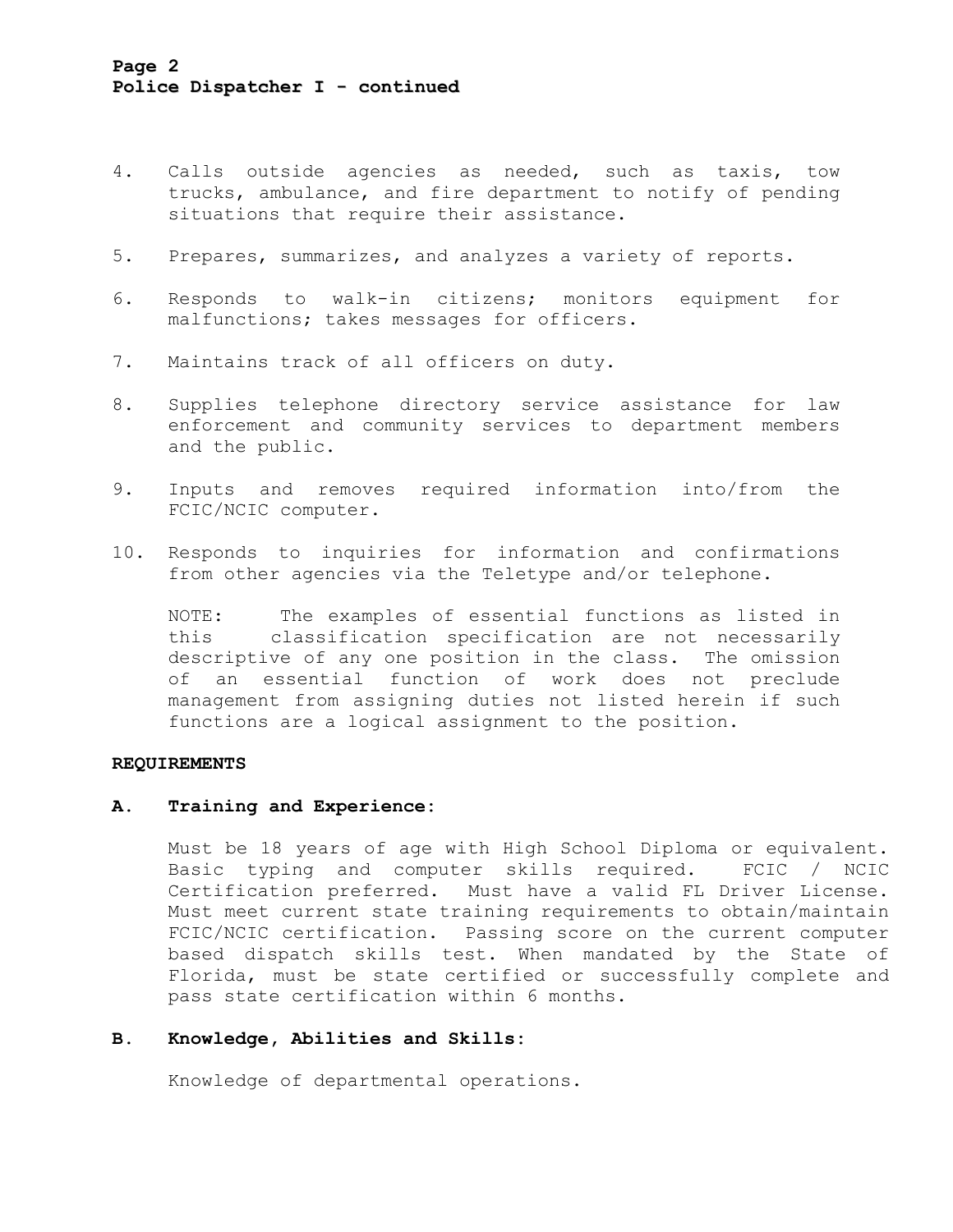### **Page 3 Police Dispatcher I - continued**

Knowledge of data processing and transmission principles utilized in computerized information systems.

Knowledge of modern office practices and procedures.

Knowledge of city and department rules, regulations, policies and procedures.

Knowledge of FCIC and NCIC rules, regulations, policies and procedures.

Ability to process and enter information into computerized systems.

Ability to use discretion in making prompt and independent decisions in accordance with departmental rules and regulations.

Ability to complete assignments accurately, completely and on a timely basis.

Ability to develop and maintain effective working relationships with employees, members of law enforcement and the public.

Ability to follow oral and written instructions and orders.

Ability to communicate effectively with superiors, peers, and the general public.

Ability to analyze situations quickly and objectively.

Ability to learn the geography of the City and surrounding areas.

Ability to maintain composure under emergency situations.

Ability to work effectively under stressful conditions.

Ability to learn and adapt to changing technologies and practices.

Ability to exercise discretion.

Ability to obtain/maintain current FCIC/NCIC certification.